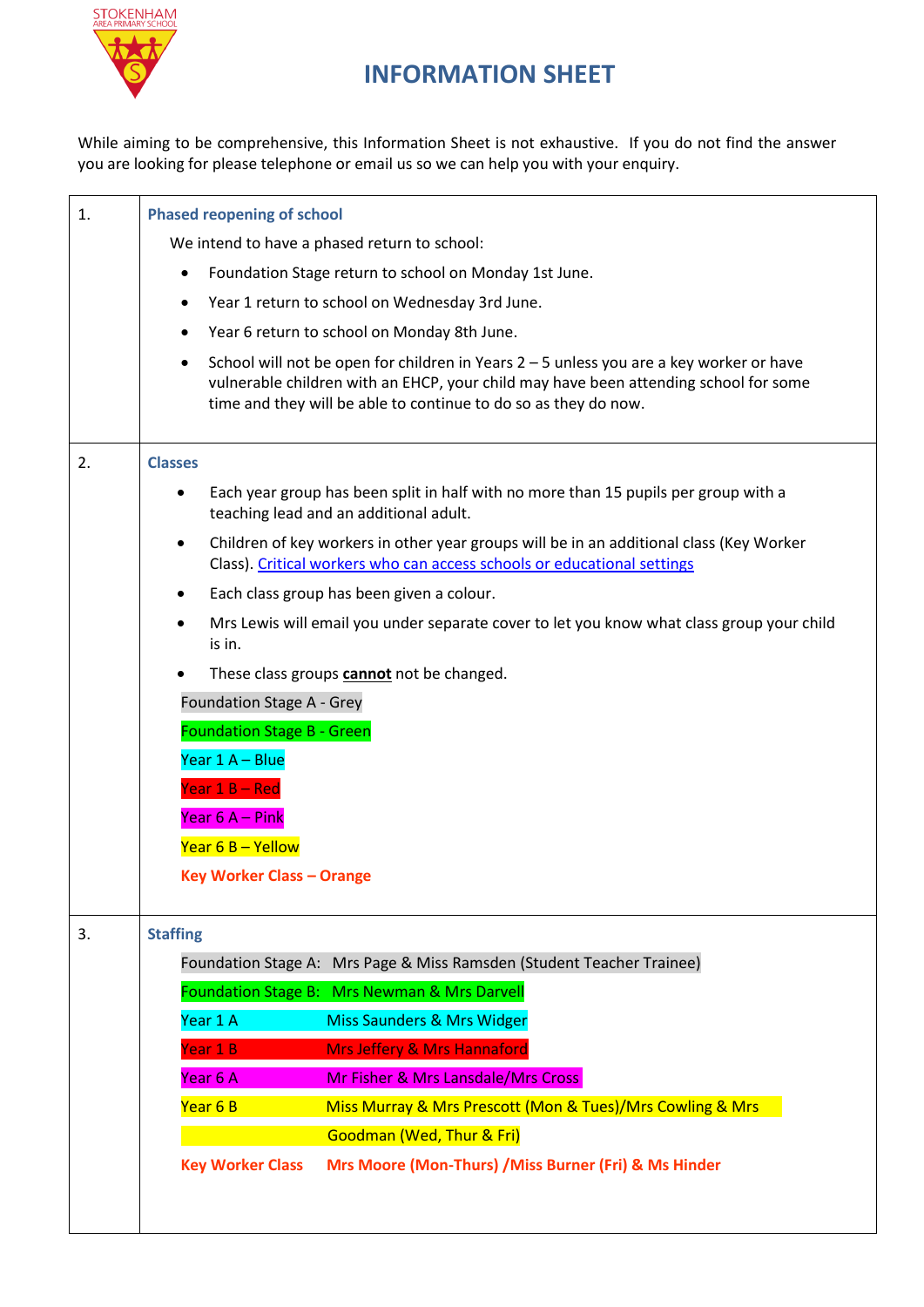| 4. | <b>Attendance</b>                                                                                                                                                                                                                                                                                               |
|----|-----------------------------------------------------------------------------------------------------------------------------------------------------------------------------------------------------------------------------------------------------------------------------------------------------------------|
|    | Full time attendance is encouraged. We do not encourage part-time attendance.<br>$\bullet$                                                                                                                                                                                                                      |
|    | No action will be taken (such as a penalty notice) if you decide it is not safe to send your child<br>٠<br>to school.                                                                                                                                                                                           |
|    | If you feel worried about your child or family's safety, please talk to us in the first instance.<br>$\bullet$                                                                                                                                                                                                  |
|    | Do not send your child to school if they have any coronavirus symptoms.<br>$\bullet$                                                                                                                                                                                                                            |
| 5. | Shielded and clinically vulnerable children                                                                                                                                                                                                                                                                     |
|    | Clinically vulnerable or shielded children will not be expected to attend school.<br>$\bullet$                                                                                                                                                                                                                  |
|    | Children who live with someone who is medically certified as clinically extremely vulnerable<br>$\bullet$<br>should only attend if stringent social distancing can be adhered to. As it is not possible to<br>follow stringent social distancing at all times we <b>do not</b> expect those children to attend. |
| 6. | Living with a shielded or clinically vulnerable person                                                                                                                                                                                                                                                          |
|    | Children who live with someone who is clinically vulnerable (but not clinically extremely vulnerable),<br>may attend school.                                                                                                                                                                                    |
| 7. | <b>Transport to School - IMPORTANT</b>                                                                                                                                                                                                                                                                          |
|    | Please tell us if you intend to come to school by bus as we need to co-ordinate transport for you.                                                                                                                                                                                                              |
| 8. | Drop off and pick up guidelines                                                                                                                                                                                                                                                                                 |
|    | Please park on the road - do not park in the Bus Bay.<br>$\bullet$                                                                                                                                                                                                                                              |
|    | The Bus Bay will be used as the Parent Drop Off & Pick Up Point.<br>٠                                                                                                                                                                                                                                           |
|    | Please do not enter the school site. Please wait behind the double gates and not the small<br>side entrance gate (Pre School only access).                                                                                                                                                                      |
|    | Please queue according to your child's class group colour and observe the social distancing<br>guidelines.                                                                                                                                                                                                      |
|    | Only one parent should accompany their child to school to minimise adult to adult<br>contact.                                                                                                                                                                                                                   |
|    | There are staggered arrival and departure times (see below).<br>$\bullet$                                                                                                                                                                                                                                       |
|    | Please be punctual, if you are coming to school by car and arrive early please do not get<br>out of your car until your allotted time slot.                                                                                                                                                                     |
|    | We will not be able to physically assist (ie hold their hand) your child into school.                                                                                                                                                                                                                           |
|    | If you think you may be late please inform the school by telephone.                                                                                                                                                                                                                                             |
| 9. | Drop off and pick up times                                                                                                                                                                                                                                                                                      |
|    | <b>Drop off</b><br>9.00am<br><b>Key Worker Class</b><br>Any children with siblings (in FS/Yr 1 & Yr 6) and children coming to school by bus<br>9.15am<br>Year 6<br>9.30am<br>9.45am<br>Year 1<br>10.00am<br><b>Foundation Stage</b>                                                                             |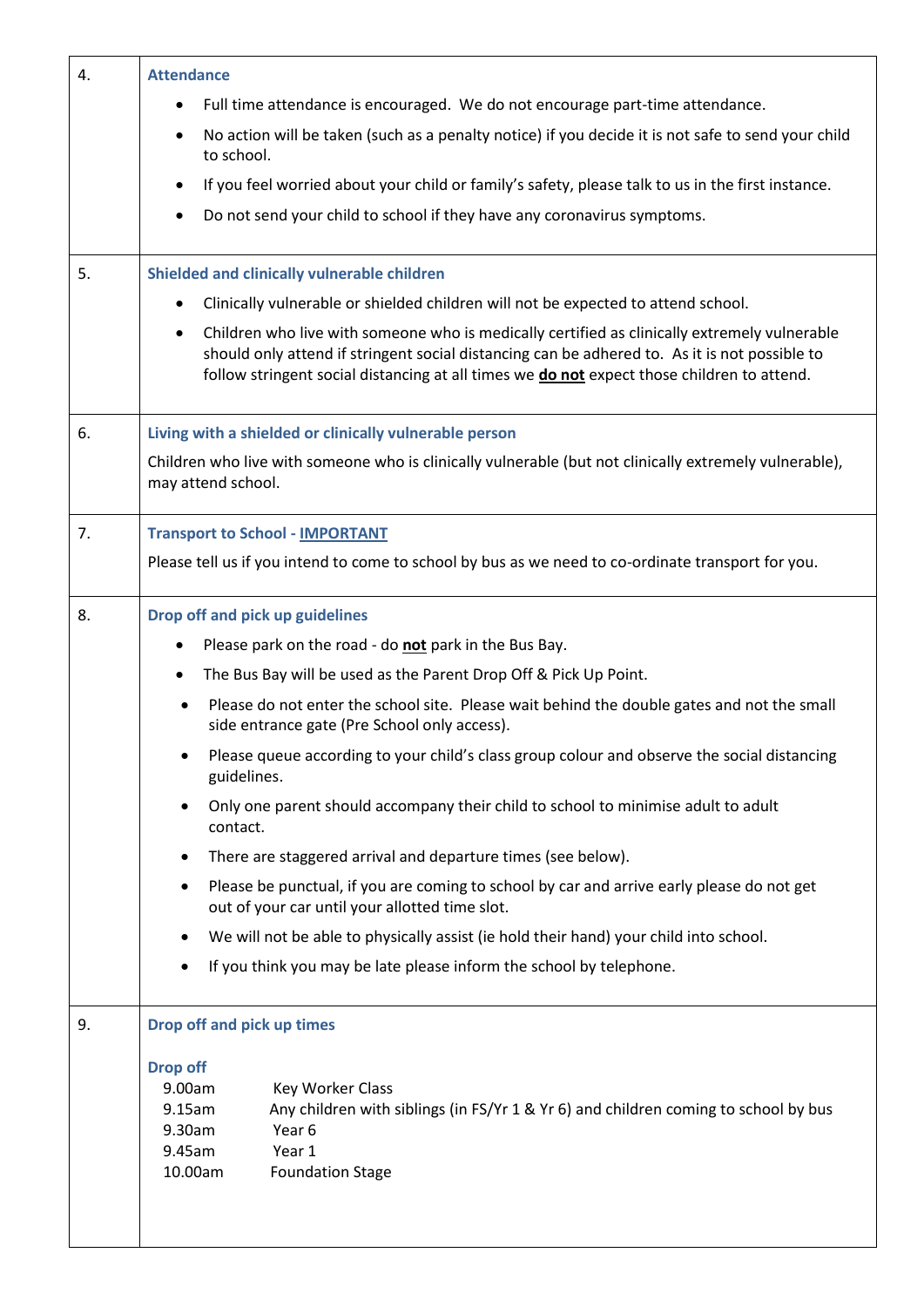|     | <b>Pick up</b>                                                                                                                                                                                                                        |
|-----|---------------------------------------------------------------------------------------------------------------------------------------------------------------------------------------------------------------------------------------|
|     | 2.30pm<br><b>Foundation Stage</b>                                                                                                                                                                                                     |
|     | Any children with siblings (in FS/Yr 1 & Yr 6) and children coming to school by bus<br>2.40pm                                                                                                                                         |
|     | 2.50 <sub>pm</sub><br>Year 1<br>Year 6<br>3.00pm                                                                                                                                                                                      |
|     | Key Worker Group<br>3.10pm                                                                                                                                                                                                            |
|     |                                                                                                                                                                                                                                       |
| 10. | <b>Our school site</b>                                                                                                                                                                                                                |
|     | We attach a map of the school.<br>٠                                                                                                                                                                                                   |
|     | By introducing a coloured route map for each class grouping we can ensure each class<br>٠<br>group enters and exits the school building without mixing with another class grouping.                                                   |
|     | Each class group will remain in their own classroom.                                                                                                                                                                                  |
|     | Each child will be assigned the same desk each day and desks are spaced as far apart as<br>٠<br>possible.                                                                                                                             |
|     | The communal areas such as the Hall are out of bounds.<br>$\bullet$                                                                                                                                                                   |
|     | Each class group has been assigned their own toilets. They will be unisex toilets, but only<br>٠<br>one child will be allowed in the toilet at any one time.                                                                          |
|     | Outdoor play equipment will not be available to limit transmission and more easily allow<br>$\bullet$<br>distance between children.                                                                                                   |
|     | The use of the staffroom will be staggered to limit occupancy.                                                                                                                                                                        |
| 11. | What will my child learn in school?                                                                                                                                                                                                   |
|     | The focus of the learning for Foundation Stage and Year 1 will be Phonics, English (reading and<br>٠<br>writing) Maths and PSHE.                                                                                                      |
|     | The focus for learning for Year 6 will be transitional activities in preparation for their<br>٠<br>transfer to secondary school in September.                                                                                         |
|     | The emphasis will be on self-marking, as teachers are not able to take in exercise books for<br>marking.                                                                                                                              |
| 12. | Home learning for children in Foundation Stage, Year 1 and Year 6 who are unable to attend school                                                                                                                                     |
|     | As the teachers will be teaching face to face lessons they will not be posting learning on Seesaw<br>or giving feedback to those children not in school.                                                                              |
|     | Home Learning packs will be accessible for children via the website following the broad<br>٠<br>themes teachers are using to teach the children in school. These will not be as detailed as<br>those previously uploaded onto Seesaw. |
| 13  | Home learning for children in Years 2, 3, 4 and 5                                                                                                                                                                                     |
|     | Teachers will continue to load home learning onto Seesaw and provide the home earning packs<br>via the website.                                                                                                                       |
|     | Teachers will be involved in continuing to plan learning for their classes, responding to work<br>uploaded by their classes, giving feedback and monitoring access.                                                                   |
| 14. | <b>Break and lunch times</b>                                                                                                                                                                                                          |
|     | Foundation Stage and Year 1 will have 3 breaks per day (mid-morning, lunch and afternoon).<br>٠                                                                                                                                       |
|     | Year 6 will have 2 breaks per day (mid-morning & lunch).<br>٠                                                                                                                                                                         |
|     | Break times and lunch times will be staggered to ensure each coloured group does not mix.                                                                                                                                             |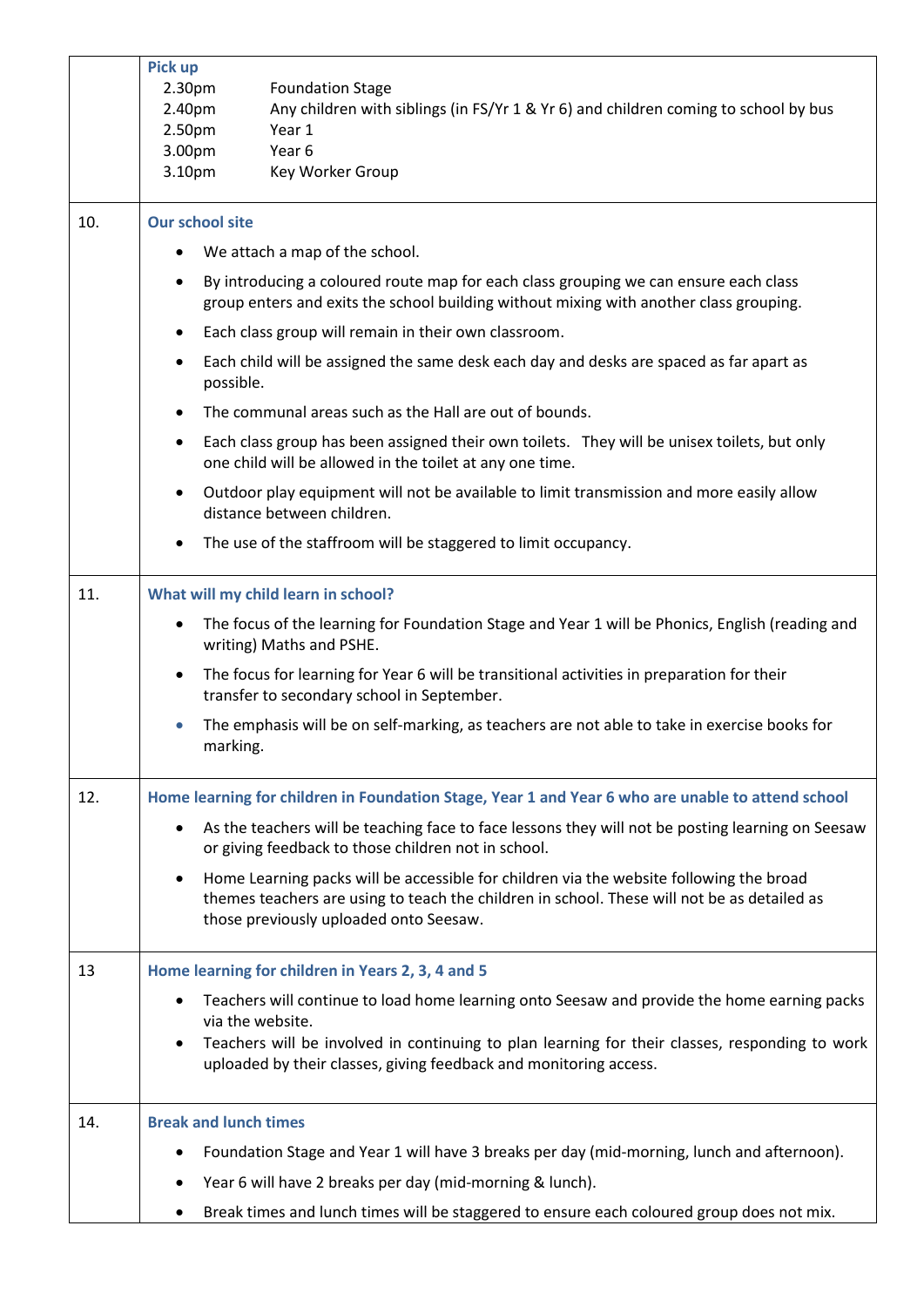|     | Class groups will not be able to use the same playgrounds at the same time.                                                                                                                                                                   |
|-----|-----------------------------------------------------------------------------------------------------------------------------------------------------------------------------------------------------------------------------------------------|
|     | The School Field will also be zoned.                                                                                                                                                                                                          |
|     |                                                                                                                                                                                                                                               |
| 15. | What to wear to school                                                                                                                                                                                                                        |
|     | As all children will need to ensure they wear a clean set of clothes each day they are not<br>required to wear school uniform.                                                                                                                |
|     | Please ensure your child wears sensible shoes to school and does not wear open toed<br>shoes.                                                                                                                                                 |
|     | Please make sure your child comes to school with a coat.<br>$\bullet$                                                                                                                                                                         |
|     | Please make sure your child comes to school with a sun hat and you have applied sun<br>cream before they come to school.                                                                                                                      |
| 16. | What not to bring to school                                                                                                                                                                                                                   |
|     | Your child does not need to bring anything to school with them (apart from a coat and sun hat).<br>٠                                                                                                                                          |
|     | Please do not bring your child's PE kit or Book Bag to school.<br>٠                                                                                                                                                                           |
|     | All resources will be provided in school. We will issue children their own stationery to<br>prevent the sharing of equipment where possible.                                                                                                  |
|     | Children will not be bringing anything home with them either.                                                                                                                                                                                 |
| 17. | <b>Lunches</b>                                                                                                                                                                                                                                |
|     | Year 6s should bring their own packed lunch to school each day.<br>٠                                                                                                                                                                          |
|     | We can provide packed lunches for Foundation Stage and Year 1 and those children eligible<br>for Free School Meals.                                                                                                                           |
|     | If you child requires a packed lunch you will need to order your packed lunches in advance.                                                                                                                                                   |
|     | Please find attached our Packed Lunch Menu and Order Form.                                                                                                                                                                                    |
|     | Please email your Packed Lunch Order Form to Mrs Lewis by the previous Thursday of<br>each week. clewis@southhamsfederation.org.uk                                                                                                            |
|     | To ensure class groups are kept apart as much as possible the packed lunches will be<br>brought to their classrooms.                                                                                                                          |
| 18. | <b>Drinks and Snacks</b>                                                                                                                                                                                                                      |
|     | Please ensure your child brings a named water bottle to school each day.<br>٠                                                                                                                                                                 |
|     | The water fountains around school will not be available for use.                                                                                                                                                                              |
|     | Your child will be able to refill their water bottles in class.                                                                                                                                                                               |
|     | Please pack a healthy mid-morning snack (fruit) for your child.                                                                                                                                                                               |
| 19. | <b>Behaviour in school</b>                                                                                                                                                                                                                    |
|     | In light of the need for children to behave differently when they return to school and new systems have<br>been put in place to support that, we have made changes to our Behaviour Policy. Please find attached<br>our new Behaviour Policy. |
| 20. | <b>Hygiene in school</b>                                                                                                                                                                                                                      |
|     | We will ensure all adults and children:                                                                                                                                                                                                       |
|     | Administer hand sanitiser on arrival.                                                                                                                                                                                                         |